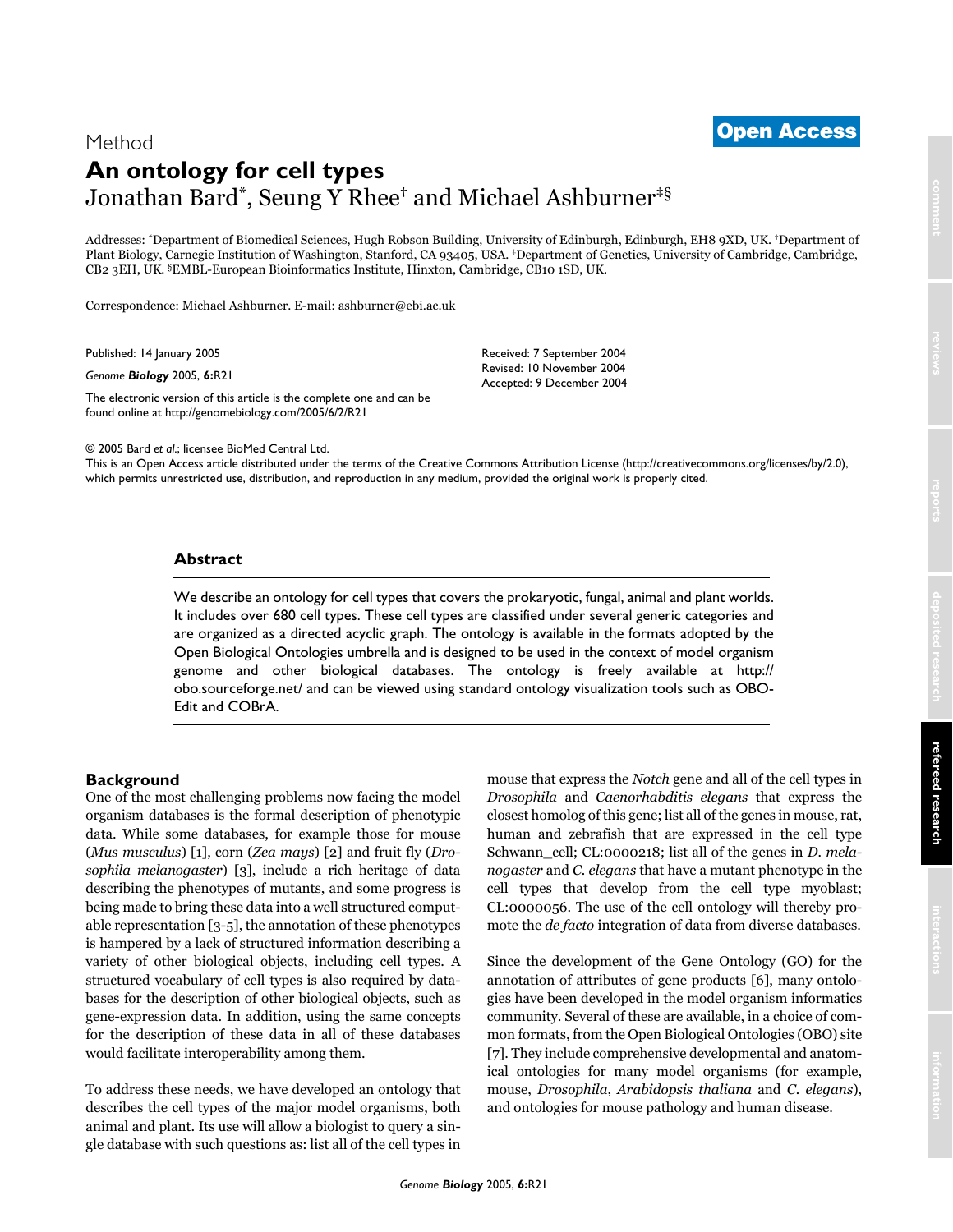There are several other ontologies that include cell types such as Systematized Nomenclature of Medicine (SNOMED) [8], the Foundational Model of Anatomy (FMA) [9], the anatomy ontologies used in model organism databases at the OBO site [7], vocabularies used by the resources that hold cell lines such as the American Type Cell Collection (ATCC) or the European Collection of Cell Cultures (ECACC) [10,11], and others [12,13]. Our approach for handling cell types differs from that adopted by these resources. First, SNOMED, FMA and the species-specific anatomy ontologies explicitly assume that the cell types they include are associated with one particular organism. Their identifiers cannot therefore be used to annotate cell types from other organisms, even if these cell types are essentially identical to those in the organism-specific ontologies. Second, these resources, together with those that hold cell lines (for example, ECACC and ATCC), tend to define cell types as constituents of tissues rather than provide phenotypic information about their attributes - the knowledge that they encapsulate is severely limited. Third, some ontologies do not have publicly available identifiers for each term; hence they cannot be used for general annotation [10,11]. The Plant Ontology [14] provides a cell type node that shares some of the organizing principles of our cell ontology, but it is limited to those cell types found in plants. For all these reasons, we set out to produce an organism-independent ontology of cell types based on their properties (such as functional, histological and lineage classes) and report here the availability on the Open Biological Ontologies site [7] of this ontology, which incorporates the cell types possessed by a broad range of phyla and is defined by a rich set of criteria.

# **Results**

## **The ontology**

The first design decision was whether we should attempt to integrate cell types from all phyla within a single ontology or build independent ontologies for different taxonomic groups. The former has the great advantage of facilitating *de facto* integration of data from diverse databases, as described above. This approach does, however, pose conceptual problems: for example, are a mammalian 'muscle\_cell' and a nematode 'muscle\_cell' homologous? In this particular example we have little doubt that the answer is 'yes'; both of these cell types are evolutionary descendants of the first metazoan's 'muscle\_cell'. In other cases, however, matters are not quite as straightforward, a plant 'hair\_cell', a 'hair\_cell' of the mammalian cochlea and an insect 'hair\_cell' are probably not homologous, despite some similarities in their functions and genes expressed within them [15]. Despite these problems in building an 'integrated' cell-type ontology, the advantages, were we to succeed, outweigh them, and we have therefore taken this approach to develop a single ontology that integrates cell types from different phyla.

The ontology consists of concepts or terms (nodes) that are linked by two types of relationships (edges). This means that the ontology appears as a complex hierarchy (technically known as a directed acyclic graph, or DAG) where a given term (or concept) may not only have several children, but also several parents. The parent and child terms are connected to each other by *is\_a* and *develops\_from* relationships. The former is a subsumption relationship, in which the child term is a more restrictive concept than its parent (thus chondrocyte *is\_a* mesenchyme\_cell). The latter is used to code developmental lineage relationships between concepts, for example that a hepatocyte *develops\_from* a mesenchymal\_cell. The *is\_a* relationship implies inheritance, so that any properties of the parent concept are inherited by its children; the *develops\_from* concept carries no inheritance implications.

The rules for building the ontology are the same as those defined by the GO Consortium. That is, each concept in the Cell Ontology has an identifier with the syntax CL:nnnnnnn, where nnnnnnn is a unique integer, and CL identifies the Cell Ontology, (concepts should always be cited with their full identifier when being used in the context of a database). In addition, if there are precisely equivalent terms in other databases, for example in the Fungal Anatomy [16], *Arabidopsis* [17], Plant Ontology [14] or FlyBase databases [3], then the unique identifiers from these databases are included in the Cell Ontology. Most concepts in the Cell Ontology are provided with free-text definitions and may have one or more synonyms. Within the context of this ontology, synonyms are precise; a concept and its synonym can be exchanged without changing the concept's meaning. We use the same stratagem as does the GO when we have concepts that are lexically identical but have different meanings in different communities [18]. Thus, it is far from obvious that vertebrate and invertebrate pigment cells are homologous and these concepts are therefore described as pigment\_cell\_(sensu\_Vertebrata) and pigment\_cell\_(sensu\_Nematoda\_and\_Protostoma, respectively.

The two top-level nodes of the Cell Ontology are cell\_in\_vivo and experimentally\_modified\_cell. The former includes cell types that occur in nature, the latter those that are experimentally derived, including cell lines and such constructs as protoplasts. Experimentally derived cells are under-represented in the current version of the ontology. Naturally occurring cells are classified both by organism-independent categories and by organism (animal cells, plant cells, prokaryotic cells). The organism-independent classification of cells follows several different criteria that include: 'function' (for example, electrically\_excitable\_cell, secretory\_cell, photosynthetic\_cell), histology (for example, epthelial\_cell, mesenchyme\_cell), lineage (for example, ectodermal\_cell, endodermal cell) and ploidy (for example, haploid cell, polyploid\_cell). The present version of the Cell Ontology has an average 'depth' of about 10 nodes.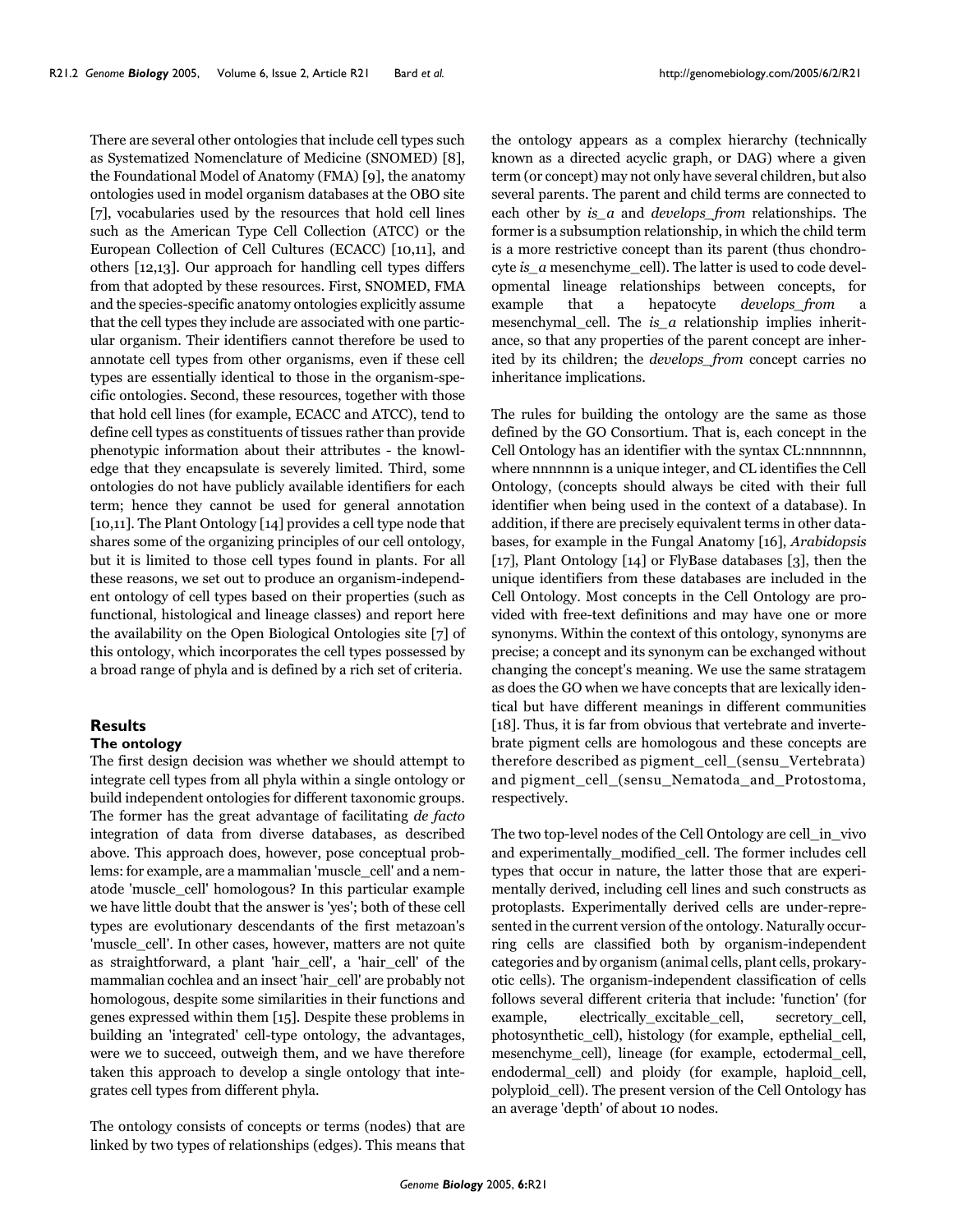

## A screenshot of the cell ontology, as seen **Figure 1** within the OBO-Edit program, displaying all the information associated with the term hepatocyte

A screenshot of the cell ontology, as seen within the OBO-Edit program, displaying all the information associated with the term hepatocyte. The left-hand panel shows all the top-level terms, together with the location of hepatocyte within the cell\_by\_histology classification. The right-hand panel shows all the hierarchies within which hepatocyte can be found. The top part of the central panel illustrates how the term is found, while the lower part gives the definition, the unique Cell Ontology ID and the MESH ID.

The richness of the ontology can be illustrated by example (Figure 1). Kupffer cells are specialized vertebrate macrophages of the reticuloendothelial system. They function to filter small foreign particles (including bacteria) and old reticulocytes from the blood. In the Cell Ontology they are to be found by their function (they are a type of defensive\_cell), by their lineage (they are derived from a mesodermal\_cell derived from a hematopoietic\_stem\_cell, itself a type of stem\_cell), by their morphology (they are a type of circulating\_cell) and by their organism (they are a type of animal\_cell).

### **Discussion**

Ontologies in bioinformatics are intended to capture and formalize a domain of knowledge, and the ontology reported here attempts to do this within the domain of cell types. It is designed to be useful in the sense that a researcher should be able to find, in a rapid and intuitive way, any cell type in any of the major model organisms and, having found it, learn a considerable amount about that cell type and its relationships to other biological objects.

A core feature of the ontology, and one that differentiates it from other resources that contain cell types such as SNOMED and the FMA [8,9], and the *Drosophila* and *Arabidopsis* ontologies [3,17], is that the cell ontology explicitly sets out to include cell types from all the major model organisms within a common framework. In addition, it also seeks to incorporate a great deal of phenotypic information about these cell types and is thus far more comprehensive in its cellular detail than these other resources. The intention is that the new cell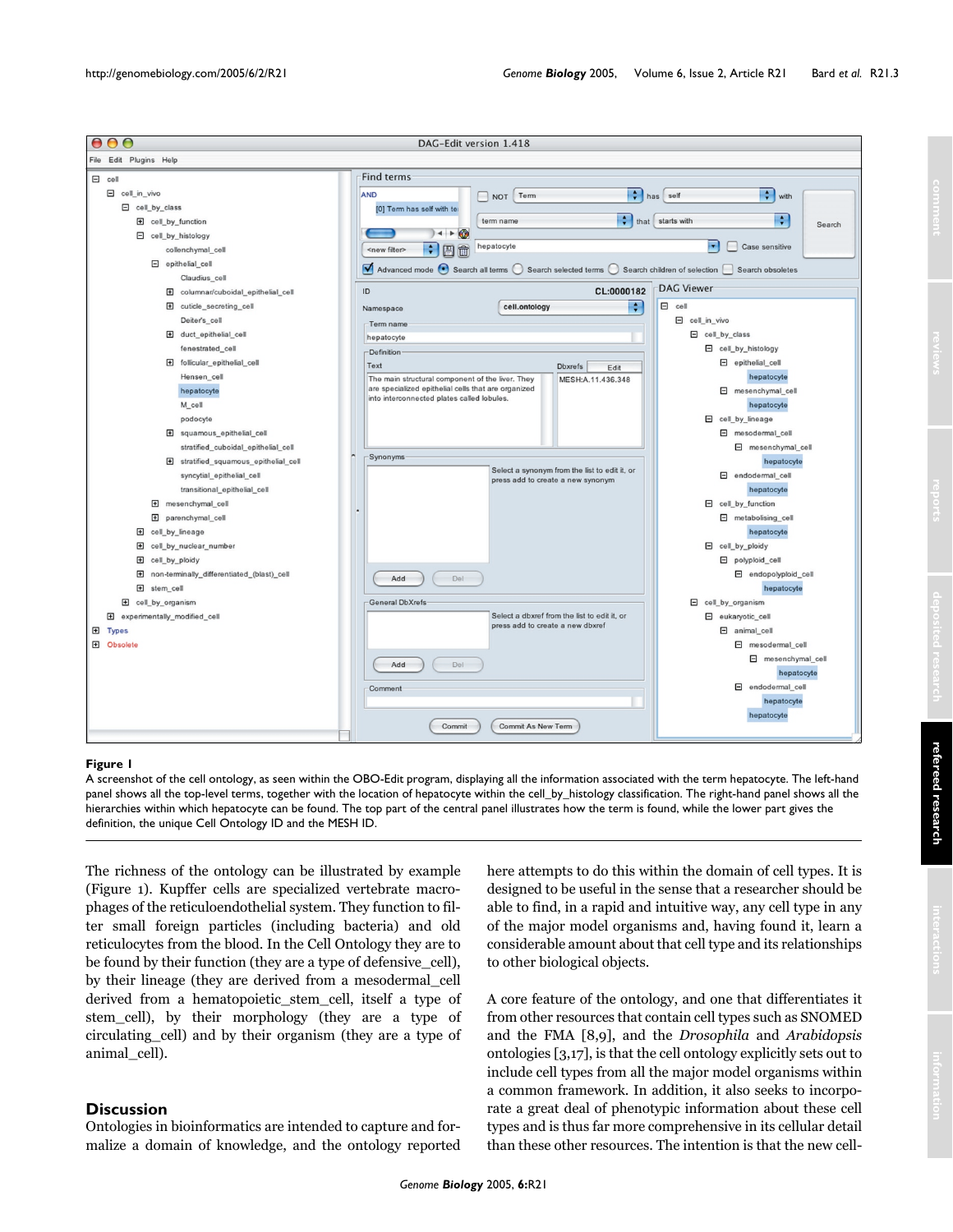type ontology should provide organism-independent knowledge as well as cell-type unique identifiers (ID) that can be incorporated into any database holding cell-type-associated knowledge. The formalized structure of the ontology, together with its set of unique IDs, will allow curators to incorporate cell-type data into their databases, integrate the data with the knowledge encapsulated in the ontology, and use the IDs to interoperate with other databases. While we expect such bioinformatics applications to be its immediate use, we hope that, in the longer term, all biologists will find the ontology useful.

The expected short-term use of the ontology will thus be in cataloguing phenotypes and gene expression patterns. Indeed, it is quite surprising that those who work with model organisms still lack the bioinformatics resources needed to catalogue, archive and access the details of the phenotypes emerging from mutant screens and natural variations. A robust representation of normal and mutant phenotypes in all of the model organisms will require ontologies for a wide range of macroscopic properties (pathology, anatomy, abnormal quantifiers, and so on) and we view the cell ontology as a component of this programme that should be useful in cataloguing phenotypes (and other attributes) associated with cell types.

In the long term we expect that molecular biology and biological databases will move beyond being gene-centric and that biological mechanisms will be studied at a more integrated level. Cells are the biological units with which tissues and organs and organ systems are built. A rich and explicit description of cell types across phyla that are adapted by biological databases will help facilitate this transition.

Finally, it should be pointed out that, like many such resources, this ontology is not complete: although it contains all the common cell types, there will certainly be some that have been omitted. Most importantly, although many of the cell types are fully described by function, morphology, organism, and so on, others are inadequately described and more relationships need to be made. A particular weakness is the fact that the category identified as experimentally\_modified\_cell has yet to be populated, and doing this will involve consideration of the various cell lines held in the major collections. As with other community resources, community input is essential for the development and maintenance of the Cell Ontology; biologists with comments and additions are therefore welcome to contribute to the ontology and should contact the curator ashburner @ebi.ac.uk.

#### **Materials and methods**

The ontology includes the major cell types from the major model organisms (for example, human, mouse, *Drosophila*, *Caenorhabditis*, zebrafish, *Dictyostelium discoideum*, *Arabi-* *dopsis*, fungi and prokaryotes). These cell types have been collated from our own knowledge, from major textbooks (for example [20-22]), from the embryo and anatomy ontologies available on the OBO site [7], and from colleagues (who are thanked in the acknowledgements). The ontology currently holds some 680 cell types, together with their synonyms and, in most cases, text definitions.

The ontology was constructed using the open source Java tool OBO-Edit (previously known as DAG-Edit) [23], which is convenient for building ontologies that are consistent with the GO formalism. The resulting ontology is available in both the GO 'flat-file' format [24] and the newly defined 'OBO format' [25], and can easily be viewed using the OBO-Edit or the COBrA open source Java tool [26].

#### **Availability**

The Cell Ontology is available from the OBO site [19]. Following the cell.obo link will take the user to a page in which the current version of the Ontology, and archived older versions, can be viewed (view) or downloaded (download). Differences between the current and previous version can be seen by following the Diff to link.

#### **Acknowledgements**

J.B. is supported by the BBSRC, M.A. is supported by an MRC Programme Grant to M.A. and S. Russell and by NIH grants for FlyBase and the Gene Ontology Consortium, S.R. is supported in part by NSF grants DBI-9978564 and PGRP-0321666 and NIH grants to the Gene Ontology Consortium and MetaCyc. We are grateful to many colleagues for their help in developing this resource, in particular to David States for information on vertebrate blood cells, David Hall for information about *C. elegans*, Rex Chisholm for information about *Dictyostelium*, Monte Westerfield for information about zebrafish and Katica Illic and Leonore Reiser for information about *Arabidopsis* and flowering plants. We also thank Suzanna Lewis and John Day-Richter for their help.

#### **References**

- 1. **Mouse Genome Informatics** [\[http://www.informatics.jax.org\]](http://www.informatics.jax.org)
- and Genomics Database [www.maizegdb.org\]](http://www.maizegdb.org)
- 3. **FlyBase. A Database of the Drosophila Genome** [\[http://](http://www.flybase.org) [www.flybase.org\]](http://www.flybase.org)
- 4. **Mammalian Phenotype Browser** [\[http://www.informat](http://www.informatics.jax.org/searches/MP_form.shtml) [ics.jax.org/searches/MP\\_form.shtml\]](http://www.informatics.jax.org/searches/MP_form.shtml)
- 5. Drysdale R: **[Phenotypic data in FlyBase.](http://www.ncbi.nlm.nih.gov/entrez/query.fcgi?cmd=Retrieve&db=PubMed&dopt=Abstract&list_uids=11465064)** *Brief Bioinform* 2001, **2:**68-80.
- 6. The Gene Ontology Consortium: **[Creating the gene ontology](http://www.ncbi.nlm.nih.gov/entrez/query.fcgi?cmd=Retrieve&db=PubMed&dopt=Abstract&list_uids=11483584) [resource: design and implementation.](http://www.ncbi.nlm.nih.gov/entrez/query.fcgi?cmd=Retrieve&db=PubMed&dopt=Abstract&list_uids=11483584)** *Genome Res* 2001, **11:**1425-1433.
- 7. **OBO: Open Biological Ontologies** [\[http://obo.sourceforge.net\]](http://obo.sourceforge.net)
- 8. **SNOMED International** [\[http://www.snomed.org\]](http://www.snomed.org)<br>9. **Digital Anatomist Foundational Model** [http://
- 9. **Digital Anatomist Foundational Model** [\[http://sig.biostr.wash](http://sig.biostr.washington.edu/projects/fm/AboutFM.html) [ington.edu/projects/fm/AboutFM.html\]](http://sig.biostr.washington.edu/projects/fm/AboutFM.html)
- 10. **ATCC: The Global Bioresource Center** [\[http://www.atcc.org\]](http://www.atcc.org)
- 
- 11. **European Collection of Cell Cultures** [\[http://www.ecacc.org.uk\]](http://www.ecacc.org.uk) 12. **Cell Type** [\[http://www.sanbi.ac.za/evoc/ontologies\\_html/latest/cell](http://www.sanbi.ac.za/evoc/ontologies_html/latest/celltype.html)
- [type.html\]](http://www.sanbi.ac.za/evoc/ontologies_html/latest/celltype.html)<br>Tissue DB 13. **Tissue DB** [\[http://tissuedb.ontology.ims.u-tokyo.ac.jp:8082/tis](http://tissuedb.ontology.ims.u-tokyo.ac.jp:8082/tissuedb) [suedb\]](http://tissuedb.ontology.ims.u-tokyo.ac.jp:8082/tissuedb)
- 14. **Plant Ontology Consortium** [\[http://www.plantontology.org\]](http://www.plantontology.org)
- Kiehart DP, Franke JD, Chee MK, Montague RA, Chen T-L, Roote J, Ashburner M: *Drosophila crinkled***[, mutations of which disrupt](http://www.ncbi.nlm.nih.gov/entrez/query.fcgi?cmd=Retrieve&db=PubMed&dopt=Abstract&list_uids=15579689)**